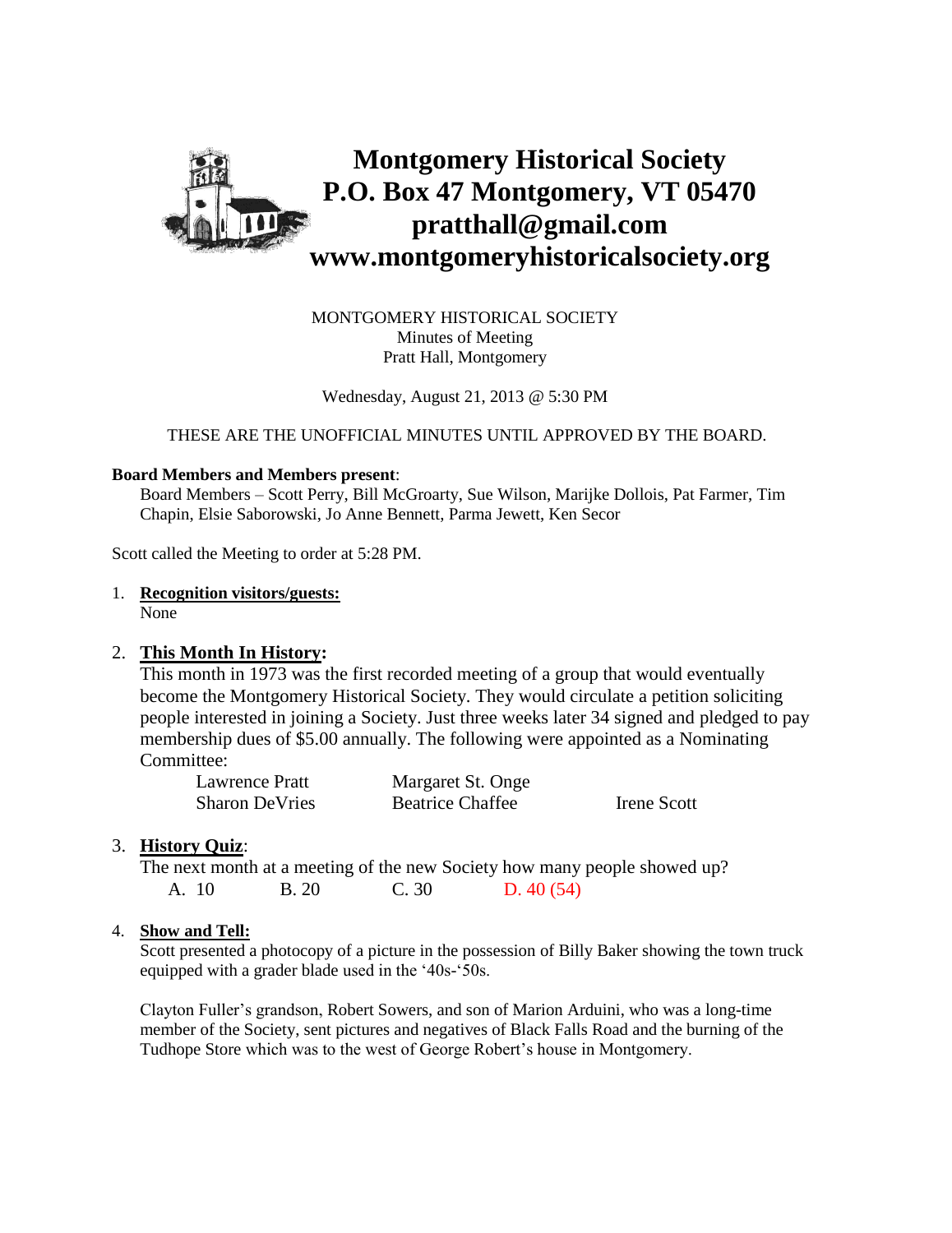Scott showed the new television acquired by the MHS which will be used to make presentations when tours are given to visitors. A slideshow of the Pratt Hall repairs and status of the West Wall is now available on You-tube (linked from the MHS website).

## 5. **The Main Event:**

#### **Minutes:**

The following corrections are due:

| Paragraph C. Capital Campaign c) - | add Patty Perl as part of the Committee  |
|------------------------------------|------------------------------------------|
|                                    | T-shirt price is $$15.00$ , not $$10.00$ |

Pat made a Motion, seconded by Bill to approve the Minutes of June  $19<sup>th</sup>$ , 2013 as amended; Motion was unanimously approved.

#### **Treasurer's Report:**

| Treasurer's Report $-08/21/13$ : |  |
|----------------------------------|--|
|                                  |  |

Stained Glass- West Wall Savings Account ....... ...........\$ 48,321.91

80 Affinity members

The Concert Series was a success, however, a loss of about \$400-500 was incurred due to increased lodging expenses. Steve has indicated this to be his last concert series; it will not be possible to hold the series next year as extensive construction work is anticipated during the summer.

Scott reported that visitors to our website will now be able to purchase items on line and pay their membership with PayPal – the cost is  $30¢$  per transaction plus 2.2 percent of the gross purchase.. Scott, Sue and Marijke will get together to see how the recording will be handled.

Ken made a Motion, seconded by Tim made a Motion to approve the Treasurer's Report as presented; Motion was unanimously approved.

## **Membership:**

183 members; 9 new members - \$11,086.00. A membership reminder letter was sent out early August.

## **Old business:**

- A. West Wall Capital Campaign
	- 1) Financial Report see Treasurer's Report above
	- 2) Committee Reports
		- a. Institutional (Private/Government) Scott has completed a first draft for a \$20,000 VT Div for Historic Preservation grant. Scott and Bill are researching additional grants and bill will be in contact with the Vermont Congressional delegation.
		- b. Commercial/Corporate no report yet; Sue, Marijke and Patty to prepare a list of possible corporate donors.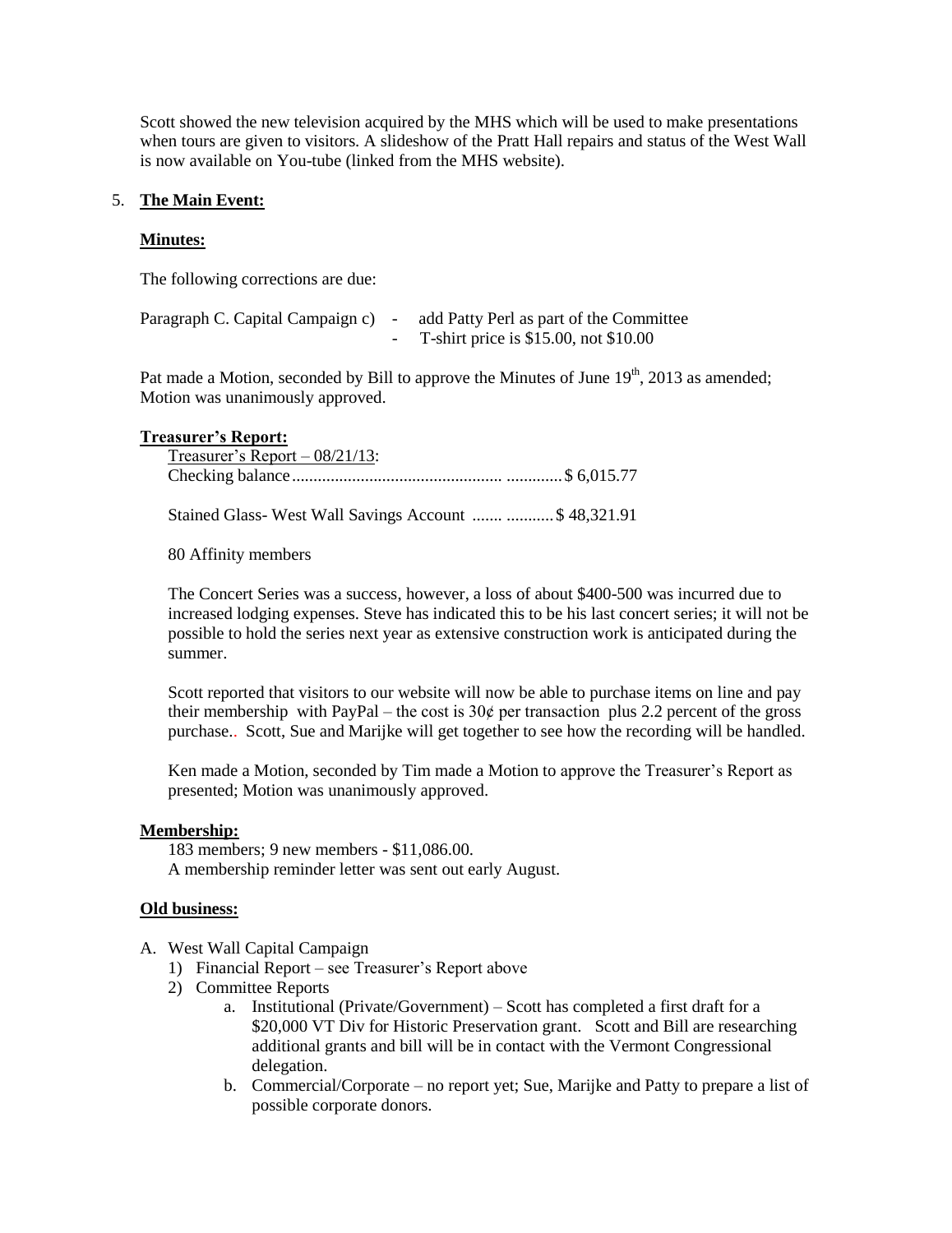- c. Retail/Fundraisers/Events
	- 1) Pat obtained two sample bricks, one from BricksRUs and one from Gift Bricks – the consensus was that the brick from BricksRUs would present the clearest laser inscription.

The cost would be:

Gift Bricks - \$15.80/brick plus shipping; no shipping charge for order of 100 or more. They would require a contract of commitment.

BricksRUs - \$19.00/brick, which includes shipping; no contract and no limit on ordering. They would match anybody's price.

Ken suggested to research local suppliers of bricks and engraving, such as Trowel Trade for bricks and Extreme Engraving for the laser printing. Scott and Pat will follow up.

- 2) Tim reported on "Jars for Coins" these jars will be available for HarvestFest – whenever someone returns a jar filled with coins they will receive 5 ticks to the raffle for a quilt; raffle will be held at the MHS Annual Meeting in June 2014.
- 3) Tim further presented a proposed letter to be sent to financial brokers and insurance agents.
- 3. Administrative … Schedule

Tim presented a proposed schedule of events/actions as follows:

September – letter to the MHS full mailing list October – German dinner with music at The Grange October  $20<sup>th</sup>$ . Sue suggested asking Greg Lucas from the Black Lantern to provide his special beers and wine for sale. December – member appreciation night does not have to be simultaneous with

Carols & Candles; could be a larger event with music and/or silent auctionat an earlier date.

- B. Town History Book update Scott received the latest version from the printer which he reviewed and has now passed on to Marijke. After her review it will be ready for indexing. JoAnne or Ken will investigate the cost of a DVD and E-book edition.
- C. Regional Expo Aug.  $10^{th}$ , Enosburg Opera House Parma, Sue and Elsie attended the Expo and reported that there was a good turnout and many positive comments. The exhibit was early Montgomery clothing will be displayed at Pratt Hall – Parma will do some more research for labeling.
- D. August  $24^{th}$  Open House/Exhibit set-up will be Friday August  $23^{rd}$  at 10:00 AM.
- E. VCBS Meeting September  $28<sup>th</sup> -$  Scott will talk about Montgomery's bridges. Scott will give a tour of Pratt Hall.
- F. Former Baptist Church The Board (Everett McGinley President; Marijke Dollois Vice President; Nick Barletta – Treasurer; Sue Wilson – Secretary) has met and are still trying to establish proper ownership and review the lease agreement with the tenant of the parsonage.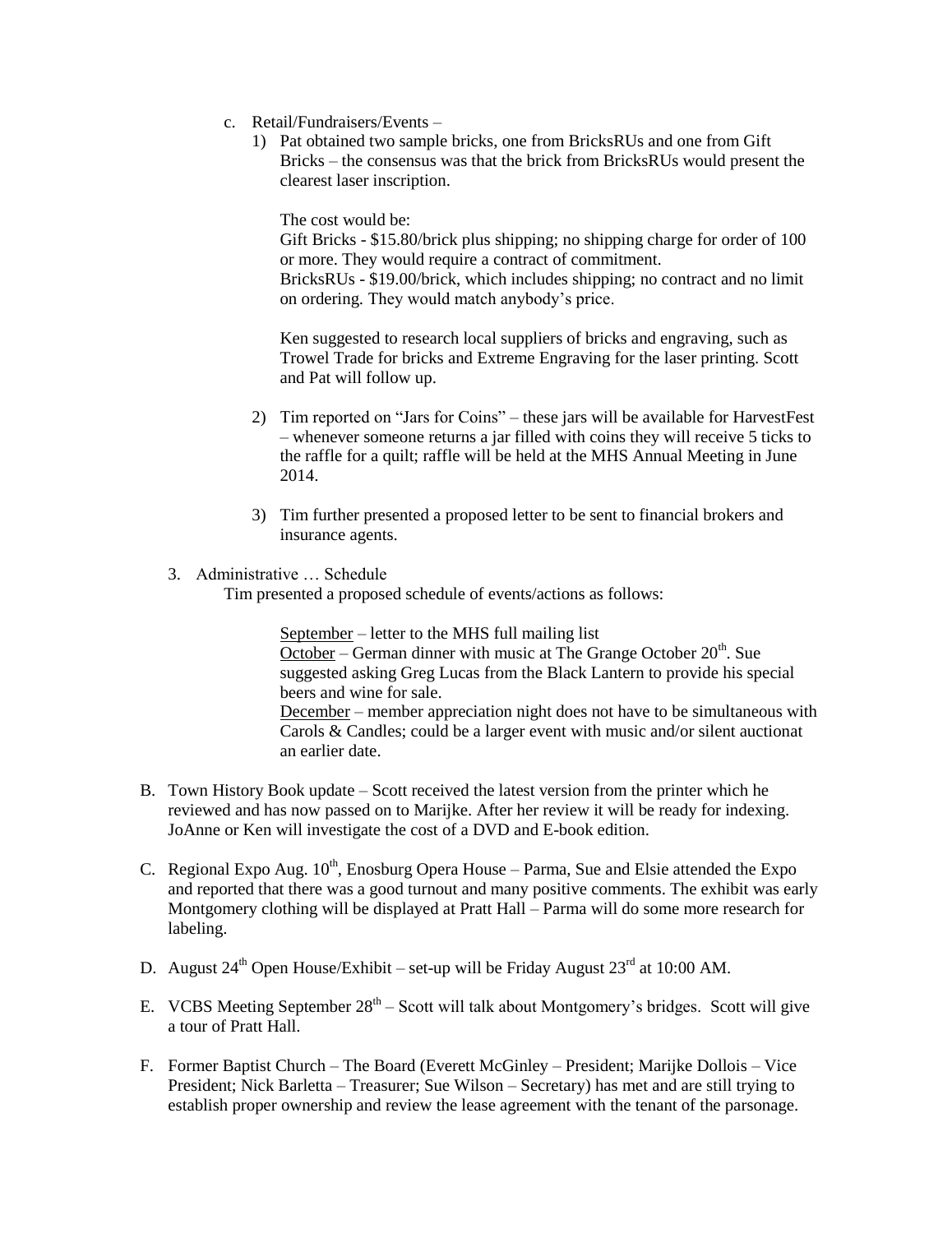- G. Heaton House the consensus was to wait until next Spring to do the repainting "Black Lantern" color with off-white trim.
- Z. Reminders:
	- 1) Teaching American History Grant no report
	- 2) Domina prints will be available at HarvestFest for \$25.00 each.
	- 3) Stanton Memorial Gift…Cash/Granite Bench no report
	- 4) MHS Sign Parma is still working on it; should be available when the weather turns colder to make the gold-leaf adhere to the background.
	- 5) June 21 22, 2014 VT History Expo; theme is "Artists and Artisans: Vermont's Creative Heritage."

## 6. **New business:**

- a) LLHS meeting Nov. 1 in Barre; no nominations from MHS; VHS Annual Meeting Sept. 21.
- b) The Franklin County Quilters Circle will meet with Scott next week to discuss the quilt to be donated to the MHS for a raffle. It will be available April 2014 for display.

## 7. **Adjourn:**

Ken made a Motion, seconded by JoAnne to adjourn at 6:40 P.M. Said Motion passed unanimously.

Respectfully submitted, Marijke M. Dollois